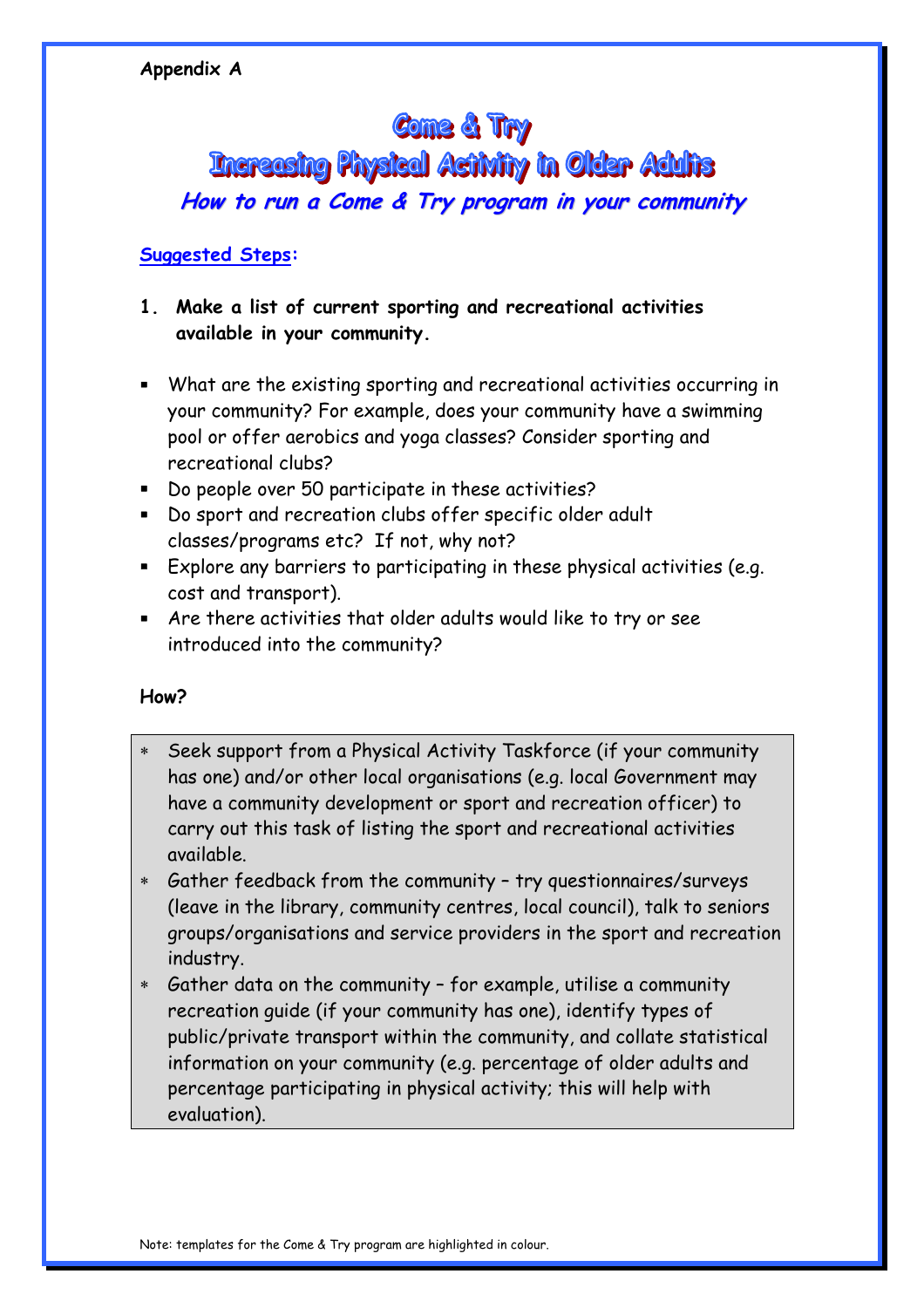# **2. Discuss the Come & Try concept with local sport and recreation service providers.**

- Determine whether the sport and recreation service providers would be keen to support and be involved in a program such as Come & Try.
- This can be an informal process whereby the Come & Try program concept is briefly explained to the service providers and their interest is noted. If there is adequate interest, progress to step 3.
- **3. Organise an information session for sport and recreation service providers.**
- Nominate a key person involved with Come & Try to give an overview about the Come & Try program (explain the concept and how will work).
- Decide upon key topics to present to the service providers to enhance their awareness and knowledge associated with physical activity and ageing. Aim is to engage their support for the Come & Try program. If possible, enlist the support from health professionals to deliver these topics - for examples of topics, see **Expression of Interest** for Service Providers.

# **How?**

- Distribute a flyer/invitation targeting service providers, inviting them to the information session - see **Expression of Interest** for Service Providers.
- ∗ The media release may also be used to double as an invitation to service providers. Remember to include details of meeting time and place in the media release - see **Media Release**.
- ∗ Distribute a Come & Try registration form and those providers willing to be involved can fill out and return - see **Registration Form** for Service Providers.

# **Hints:**

- Provide morning/afternoon tea to encourage service providers to attend.
- Good opportunity to distribute the pre-questionnaire for service providers - see **Pre-questionnaire** for Service Providers.
- Confirm the registration form details (names, times etc) as these details will be used in the promotion of the Come & Try activities.

Note: templates for the Come & Try program are highlighted in colour.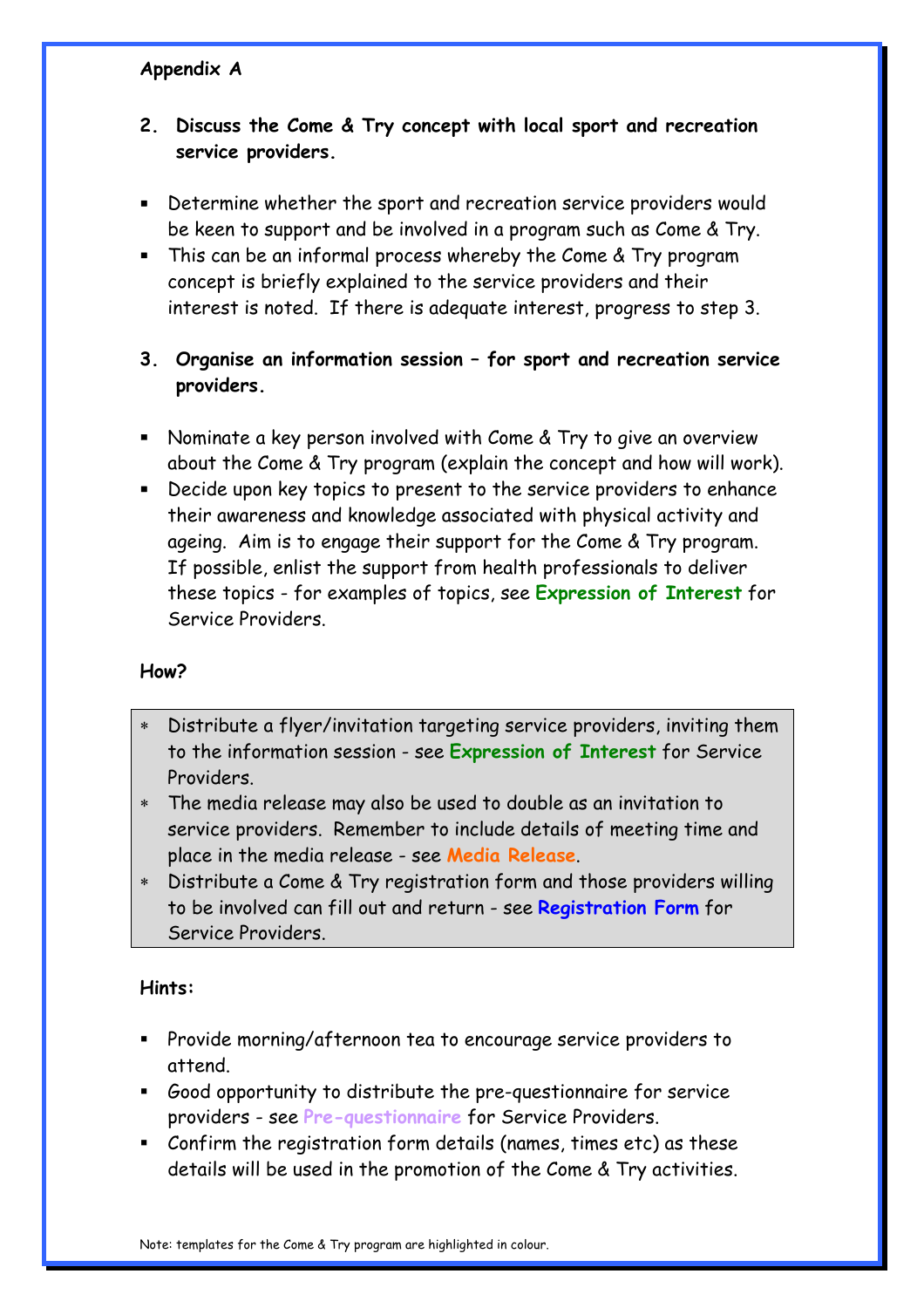# **4. Increase awareness about the Come & Try program in your community through advertising and promotion.**

- Once the sport and recreation service providers have registered their activity to be included in the Come & Try program, decide upon a suitable timeframe for the Come & Try activities to take place confirm a start and end date for the Come & Try period and decide upon a date to launch the program (see step 5).
- Raise awareness in your community about the Come & Try program, what activities are on offer and when they start.

## **How?**

- Send a media release to your local radio, TV or newspaper which introduces the upcoming Come & Try program – see **Media Release**
- ∗ Advertise in the local newspaper to raise awareness about the program.
- ∗ Develop and distribute a brochure highlighting all the Come & Try activities on offer and include service provider contact details, cost and times of activities - see **Brochure of Come & Try Activities**.

#### **Hints:**

- Depending on your budget, the brochure could be printed professionally.
- Consider mailing brochures to various sport and recreation providers/organisations, seniors groups, the library and GP Surgeries.

# **5. Organise and promote a Come & Try program launch.**

Organising an event to introduce and showcase the program is a great way to start the Come & Try period.

 Consider an appropriate venue (easily accessible by the community and in particular by older adults), catering and guest speakers such as a council member (to open/close the launch), community members involved in physical activity (personal account of their experiences) and the service providers (promote and discuss the benefits of their activity).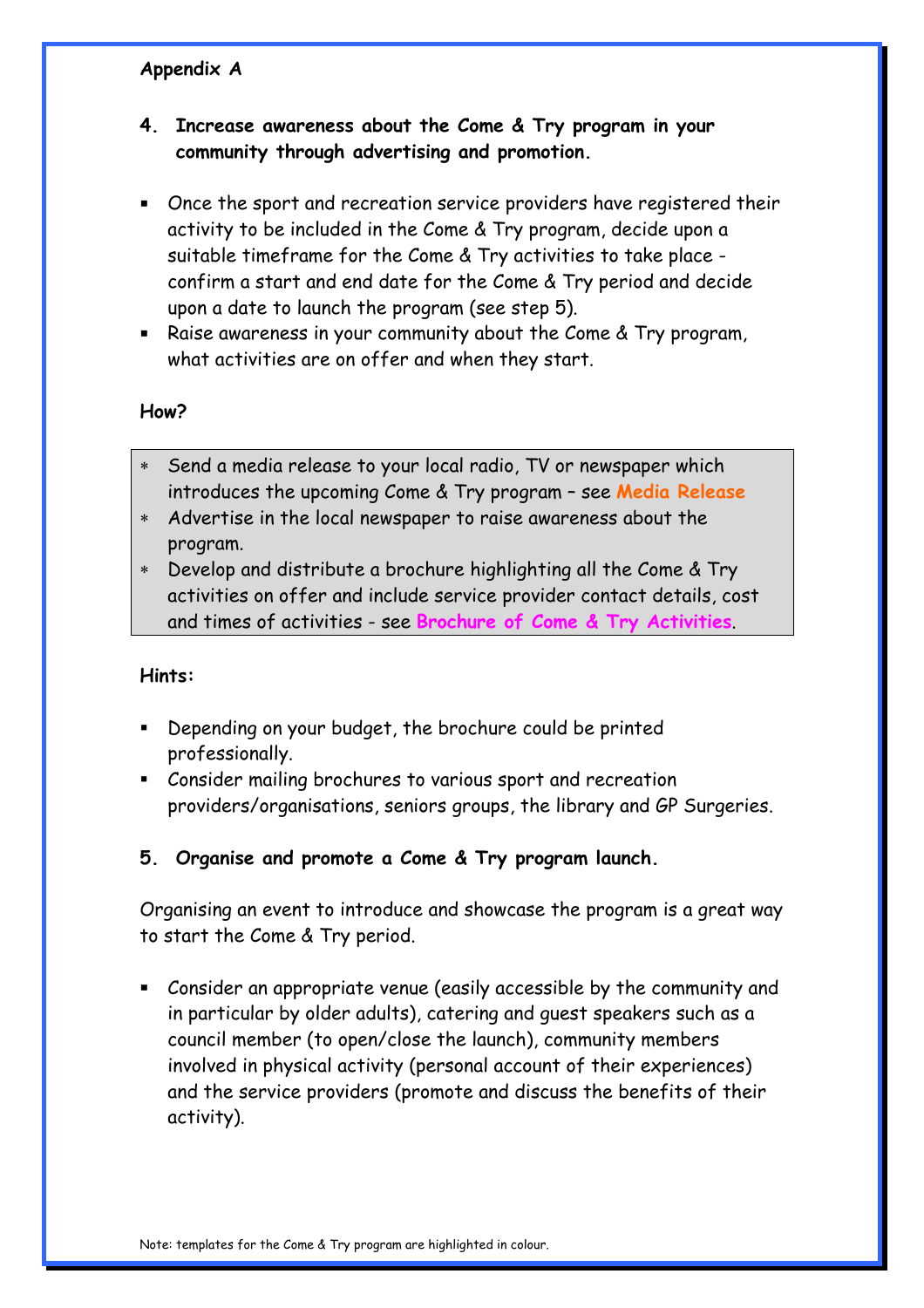# **How?**

- Advertise and promote the launch in the local newspaper and distribute invitation flyers; target seniors groups/organisations - see **Newspaper Editorial**. To help predict numbers attending the launch, include booking details on the invitation/flyer - see **Invitation Flyer** (for Come & Try Launch).
- ∗ May also advertise the launch on local radio (ideally one or two days prior to the event to remind people).

## **Hints:**

- At the launch, you may wish to include incentives such as lucky door prizes or vouchers (physical activity related!).
- **Include a 'sign-on' or registration for activities provides participants** with the opportunity to discuss the activity with the service provider.
- An ideal opportunity to distribute the pre-questionnaire for participants as there is a captive audience and they can fill out and return on the day (see **Pre-questionnaire for Participants**).
- **6. Measure the success of the Come & Try program.**
- The ability to measure the short-term (carried out immediately after the program has finished) and long-term outcomes (carried out threeto-six months after the program has finished) is a major component of determining how successful the Come & Try program was. It can also tell you what changes or improvements can be made to the program if it was to be done again.
- Any findings from these questionnaires and any feedback about the program could be summarised and then circulated within the community (e.g. an article could be written for the local newspaper on the success of the program). It is suggested that recommendations be documented for use in developing future Come & Try programs or similar community events.